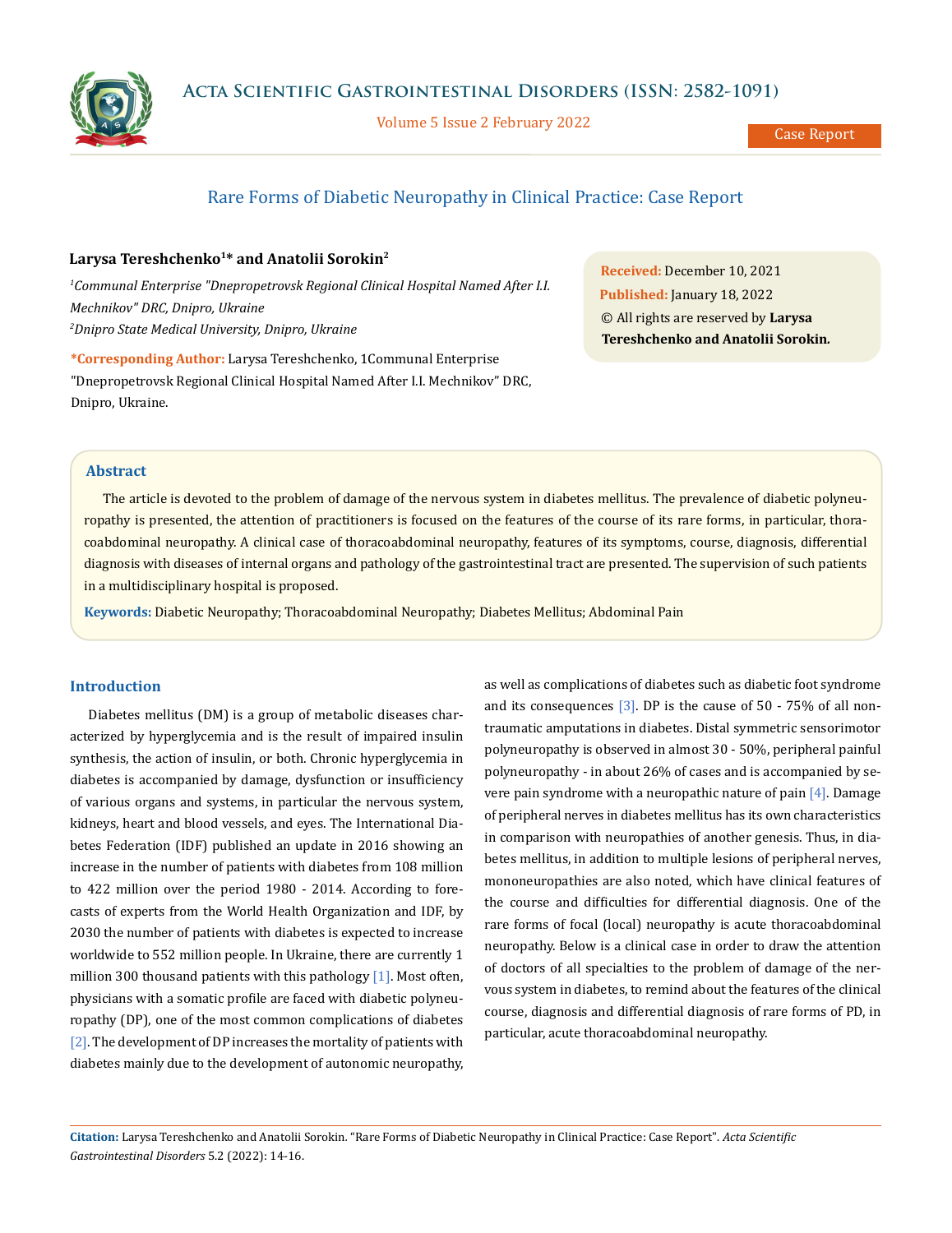## **Clinical Case**

Patient M., female, was born in 1952, was admitted to communal enterprise "Dnepropetrovsk Regional Clinical Hospital named after I.I. Mechnikov" DRС" on April 13, 2018, with complaints of a sharp paroxysmal pain of an aching-burning character in the region of both hypochondria with alternating intensification without regard to physical activity and the position of the body in space. The patient noted an increase of pain at night. Before admission to the department, she was examined by the duty surgeons at the place of residence several times in an urgent manner. Diagnoses of acute cholecystitis, acute pancreatitis and other acute pathology of the chest and abdominal organs were excluded. At the same time, there was no therapeutic effect from the administration of spasmolytics and non-steroidal anti-inflammatory drugs, even in high doses.

From the anamnesis it is known that for 10 years he has been suffering from type 2 diabetes, has been using antihyperglycemic drugs, has been observed by a therapist for more than 20 years for arterial hypertension of stage II, 2nd degree, 3rd degree of risk. Analysis of medical records showed a stable dynamic of dyslipidemia over the past years with an increase in triglycerides up to 2.87 mmol/l, low-density lipoproteins - up to 3.89 mmol/l, atherogenic coefficient - up to 3.5.

On examination, the patient was noted to have grade 2 obesity (body mass index - 39.25 kg/m2, waist circumference - 127 cm); blood pressure in the background of using antihypertensive drugs - 150/100 mm Hg. Art. In the blood test, hyperglycemia 8.1 - 7.5 mmol/l in the background of using combined antihyperglycemic therapy, an increase in the level of low-density lipoproteins up to 3.2 mmol/l; no other changes in laboratory parameters were found.

In the neurological status, pain was noted during palpation of the intercostal spaces on both sides, more pronounced on the right in the area of ThVI - ThX dermatomes with symptoms of dysesthesia and hyperpathy. No painfulness during palpation of the spinous processes and paravertebral points in the mid- and lower thoracic spine was found.

During MRI (Figure 1) of the thoracic spine, the patient revealed scoliotic curvature of the spinal axis, osteochondrosis, spondyloarthrosis, posterior protrusions of ThV - ThVI, ThVI - ThVII discs up to 3 mm in size without narrowing of the vertebral foramen and signs of spinal cord compression, which did not determine the clinical picture diseases.



Figure 1: MRI 1.5 T of the thoracic spine.

According to the nature of the pain syndrome with a predominance of the neuropathic component, the lack of effect from the use of non-steroidal anti-inflammatory drugs and spasmolitics, a long history of diabetes, the absence of vertebrogenic changes and pathology of internal organs that explain this pain syndrome, the patient was diagnosed with thoracoabdominal neuropathy. The specified variant of damage to the nervous system is presented in the clinical classification of diabetic neuropathy  $[4,5]$ .

#### **Treatment**

According to the literature  $[6]$ , thoracoabdominal neuropathy (radiculopathy) is a rare complication of diabetes, developing mainly in the elderly, the pathogenesis of which is based on the occlusion of the vasa nervorum. Considering the intense pain syndrome, localization of pain, sometimes such patients mistakenly undergo surgery (most often cholecystectomy). The neuropathic nature of the pain, as in the above case, in accordance with NICE neuropathic pain guideline [7] requires the admition of pregabalin at a dose of 300 mg/day to the main therapy. As a result of treatment, regression of pain syndrome was noted according to the Visual Analogue Scale after 14 days of therapy in the hospital from 8 to 4 points, while sleep improved, and the severity of anxiety decreased.

#### **Сonclusion**

Knowledge of the presence of rare forms of pathology of the peripheral nervous system in diabetes allows, on the one hand, to

15